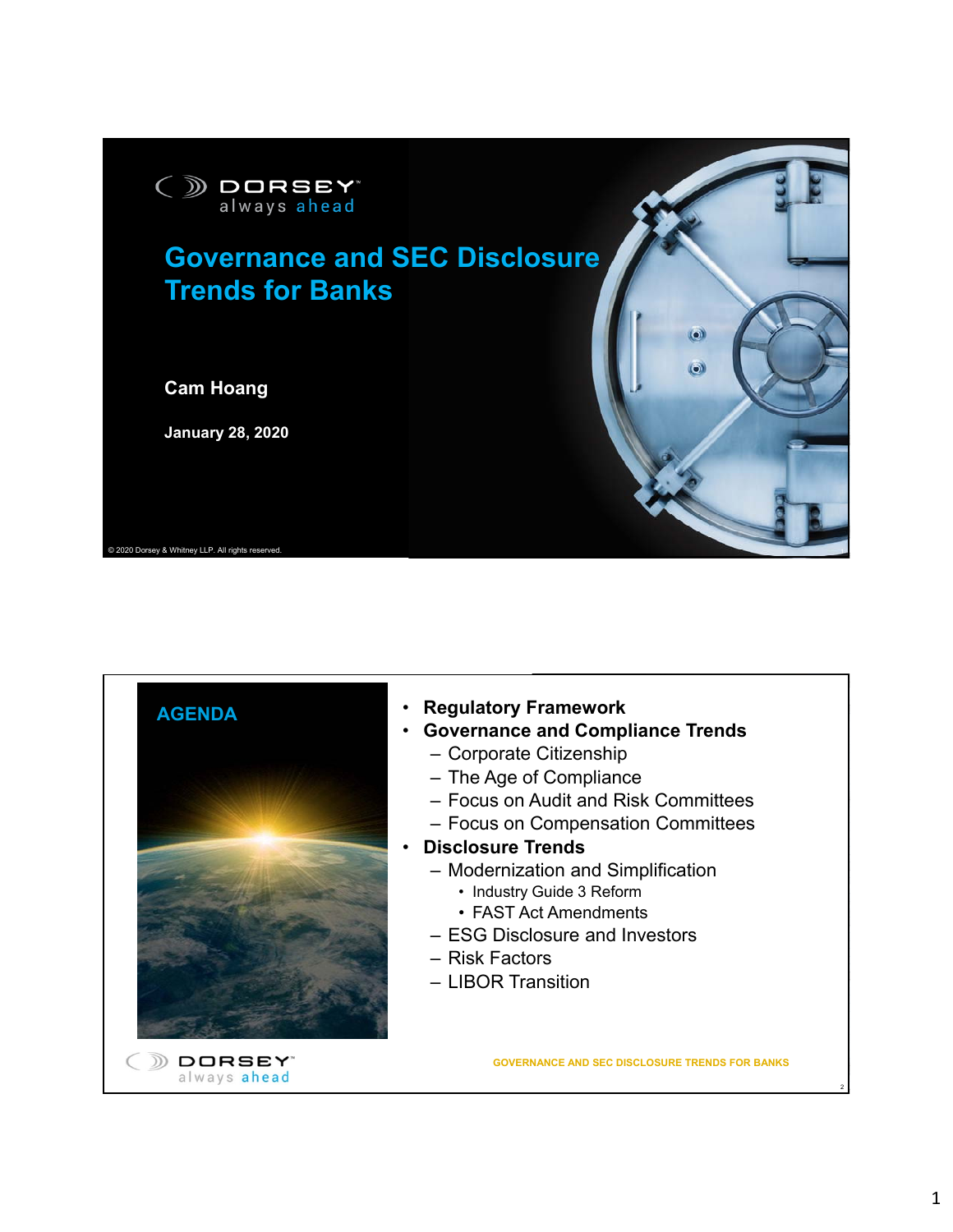

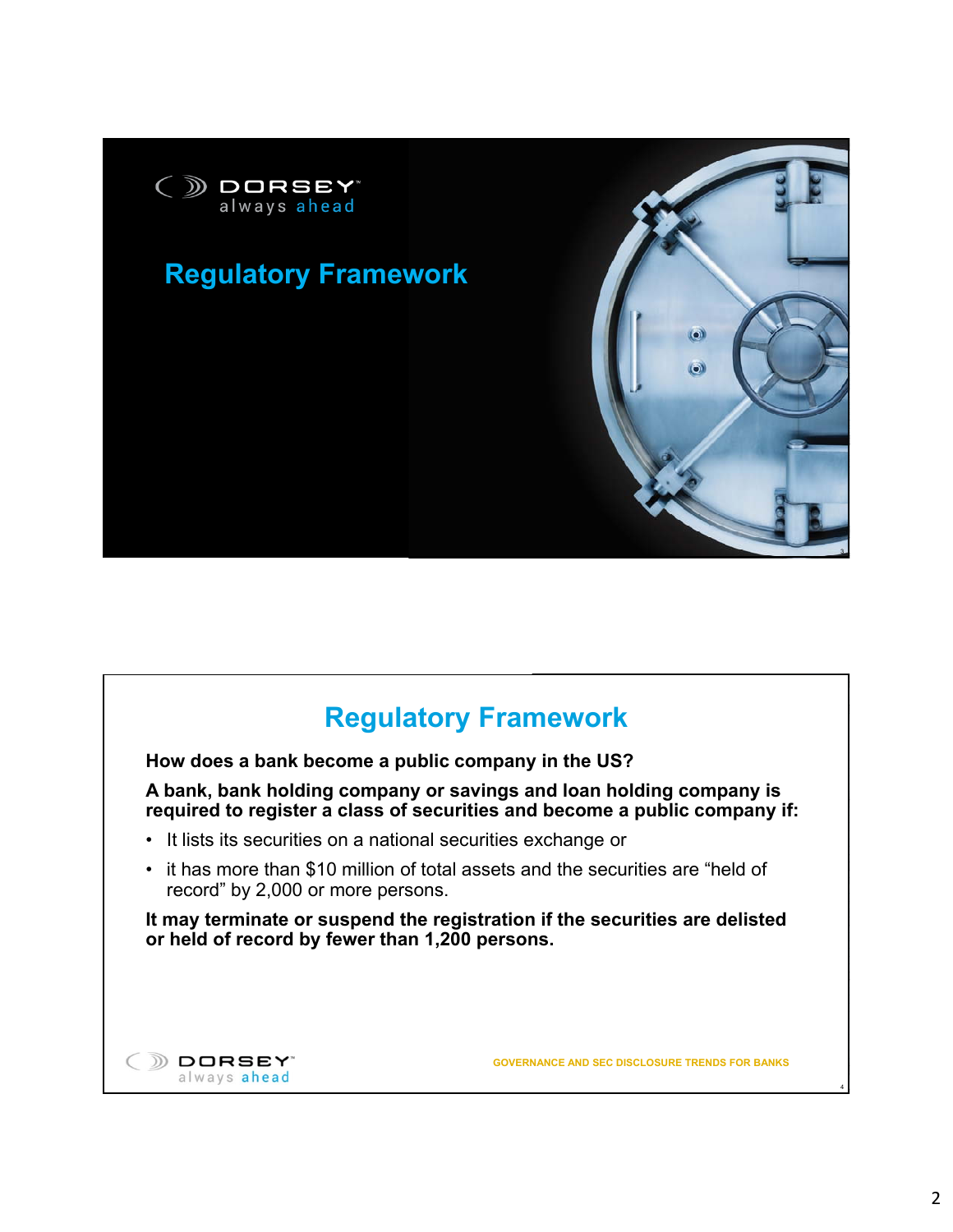

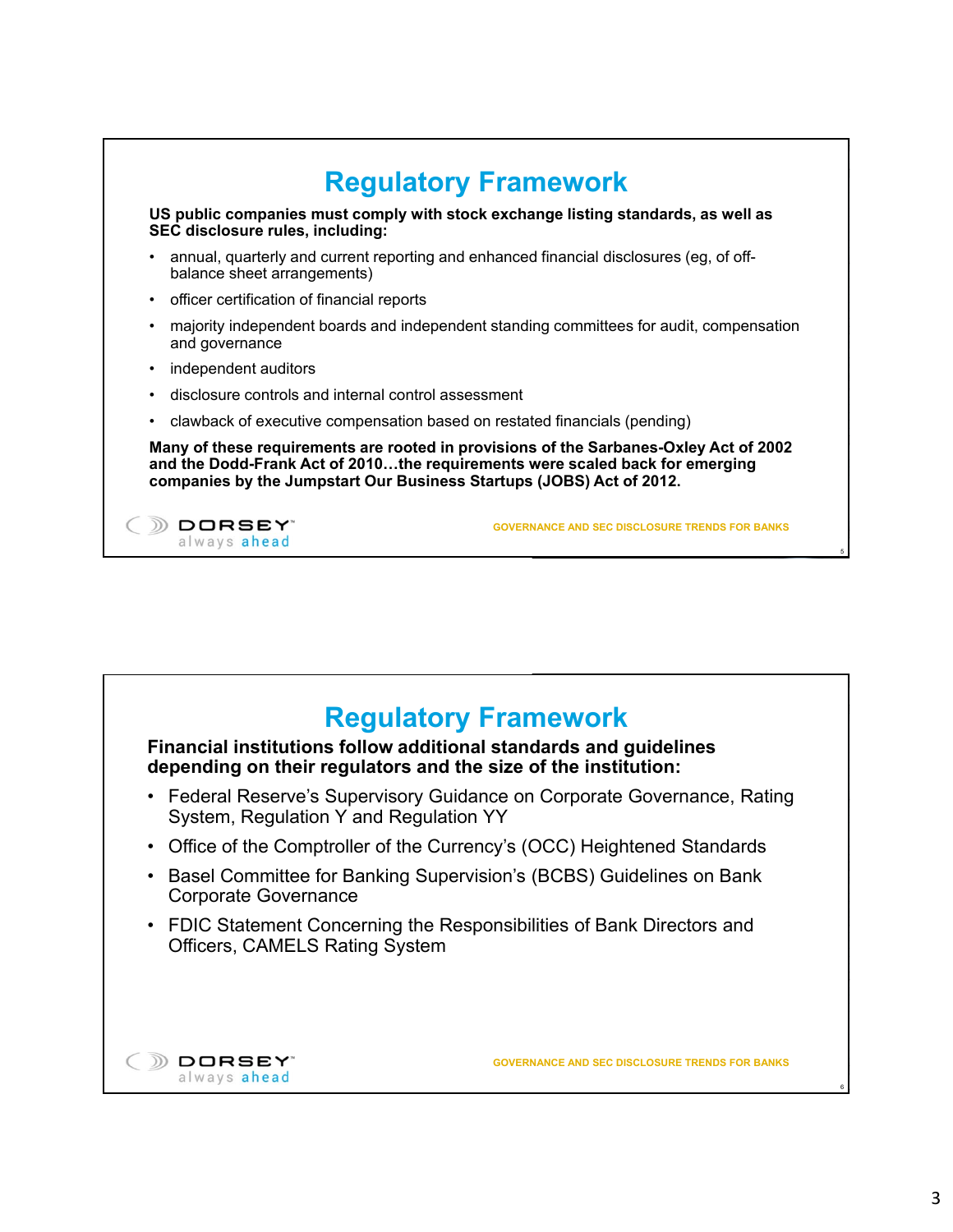

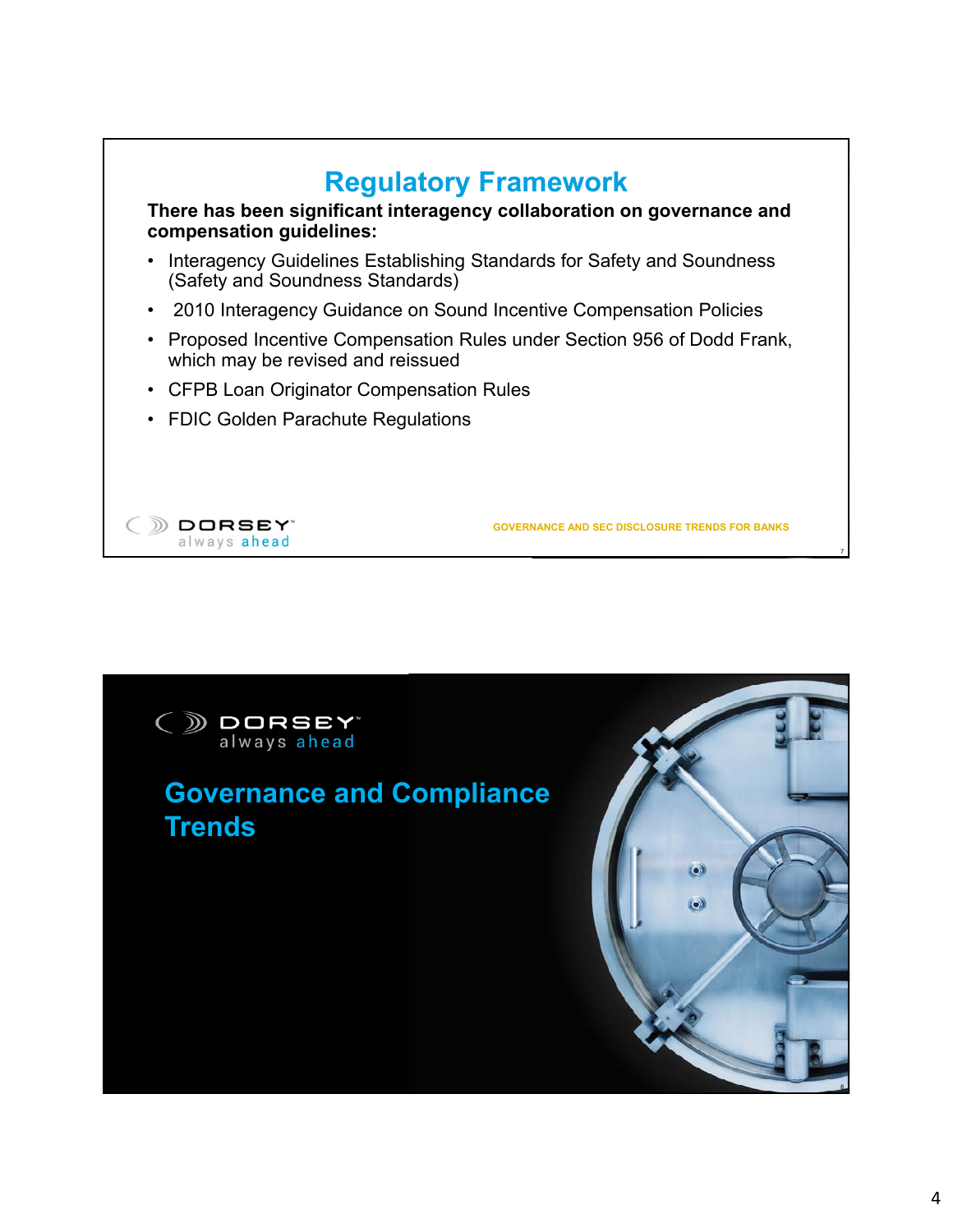

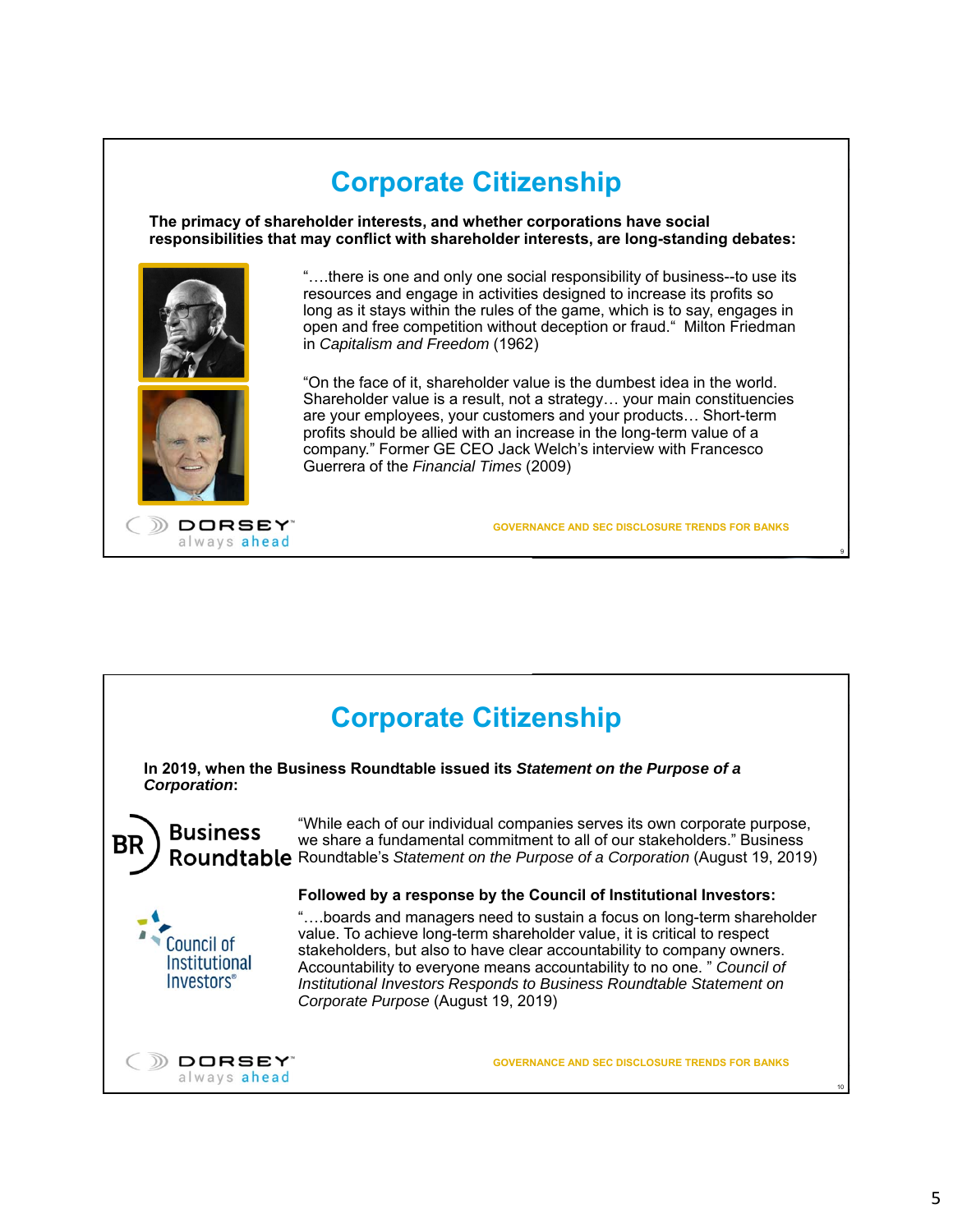

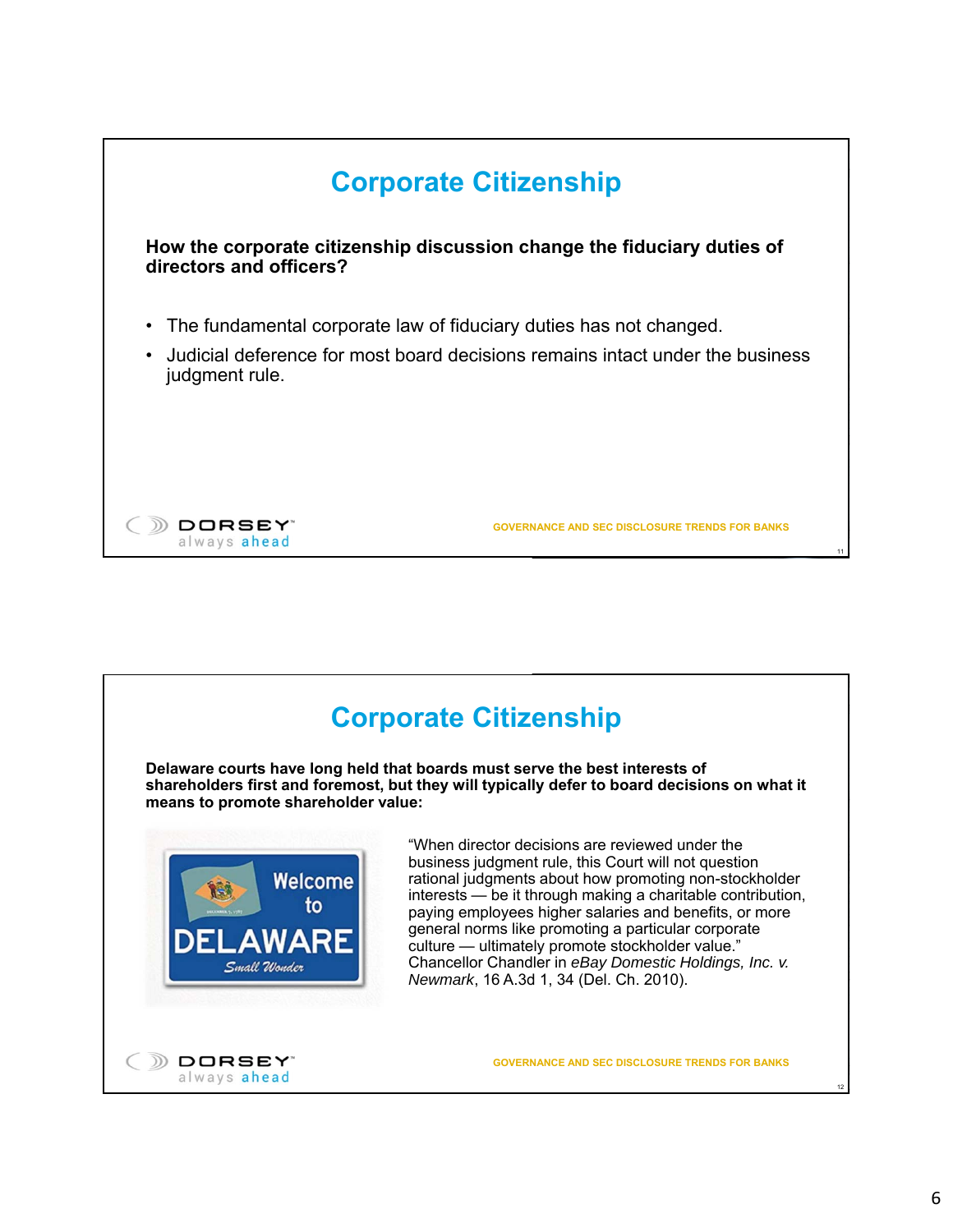

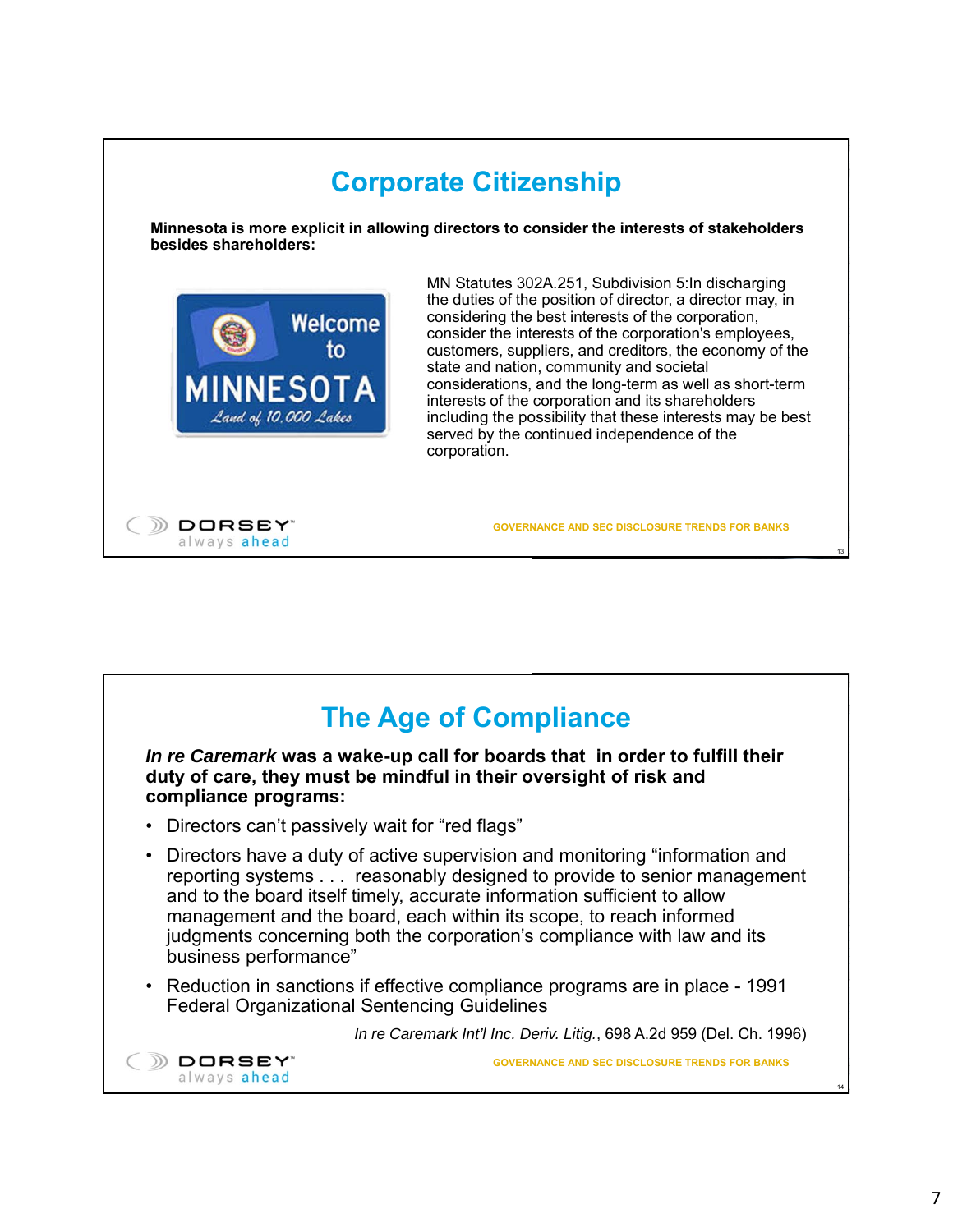

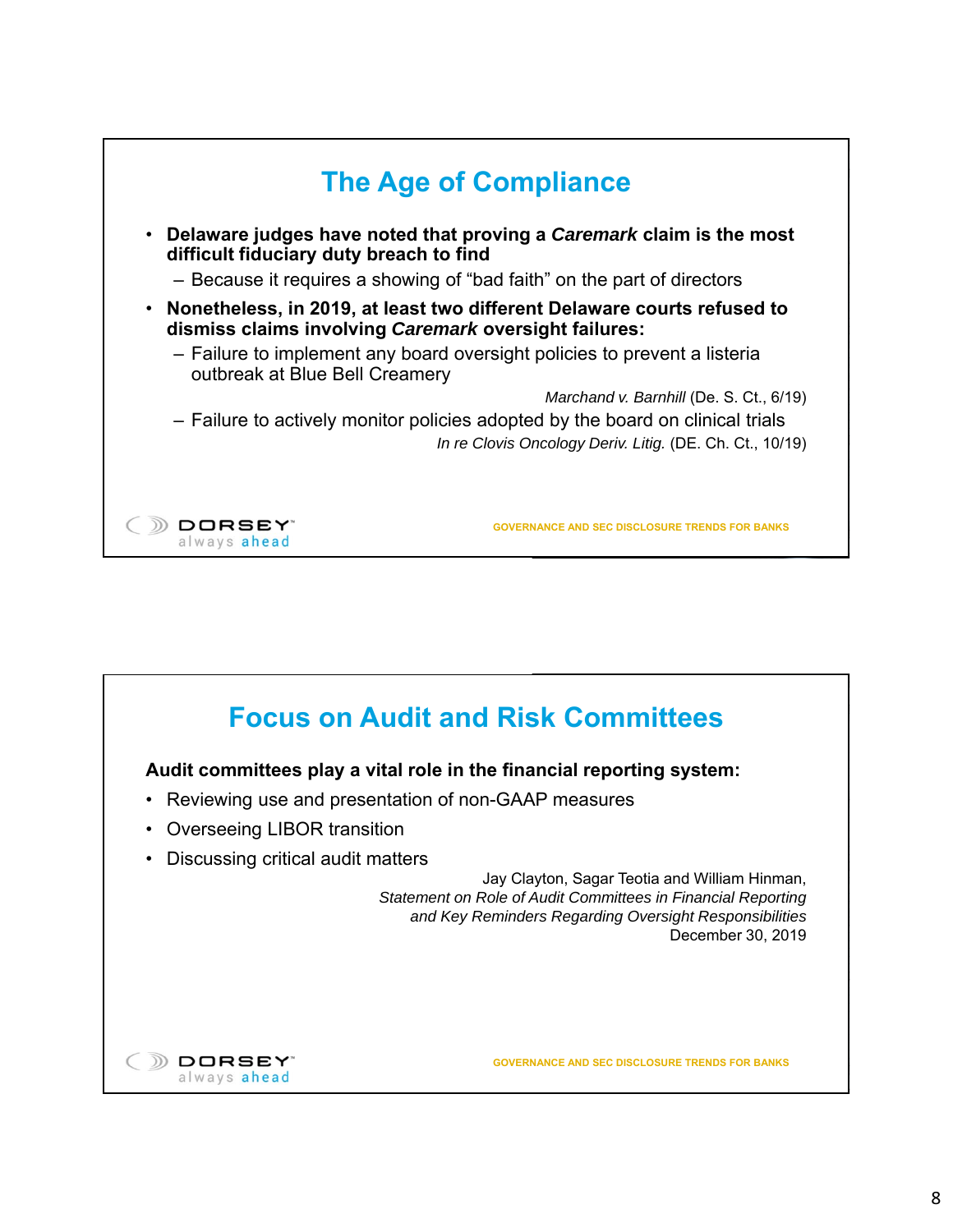

| ٠                                                                                                                                                                                    | <b>Focus on Audit and Risk Committees</b><br><b>Determining auditor Independence – Audit committees engage auditors and make</b><br>determinations on their independence. On December 30, 2019, the SEC proposed to<br>modernize auditor independence rules, in part to ease the audit of affiliated companies by<br>the same auditor. These changes have the potential to impact auditor independence<br>standards for both public and nonpublic financial institutions. |                            |                                                       |  |  |
|--------------------------------------------------------------------------------------------------------------------------------------------------------------------------------------|---------------------------------------------------------------------------------------------------------------------------------------------------------------------------------------------------------------------------------------------------------------------------------------------------------------------------------------------------------------------------------------------------------------------------------------------------------------------------|----------------------------|-------------------------------------------------------|--|--|
| Applicability of Independence Standards                                                                                                                                              | AICPA Independence Standards                                                                                                                                                                                                                                                                                                                                                                                                                                              | SEC Independence Standards | PCAOB Independence Standards                          |  |  |
| Scenario 1<br>Nonpublic institutions not subject to Part 363<br>of the FDIC regulations or Section 562.4 of<br>the OTS regulations<br>(i.e., less than \$500 million in assets)      | <b>YFS</b>                                                                                                                                                                                                                                                                                                                                                                                                                                                                | NO.                        | NO.                                                   |  |  |
| Scenario 2<br>Public and nonpublic institutions subject to<br>Part 363 of the FDIC regulations or Section<br>562.4 of the OTS regulations<br>(i.e., \$500 million or more in assets) | <b>YFS</b>                                                                                                                                                                                                                                                                                                                                                                                                                                                                | <b>YFS</b>                 | <b>YES</b>                                            |  |  |
| Scenario 3<br>Institutions and holding companies that are<br>public companies (regardless of size)                                                                                   | <b>YFS</b>                                                                                                                                                                                                                                                                                                                                                                                                                                                                | <b>YES</b>                 | <b>YES</b>                                            |  |  |
| DORSEY"<br>always ahead                                                                                                                                                              |                                                                                                                                                                                                                                                                                                                                                                                                                                                                           |                            | <b>GOVERNANCE AND SEC DISCLOSURE TRENDS FOR BANKS</b> |  |  |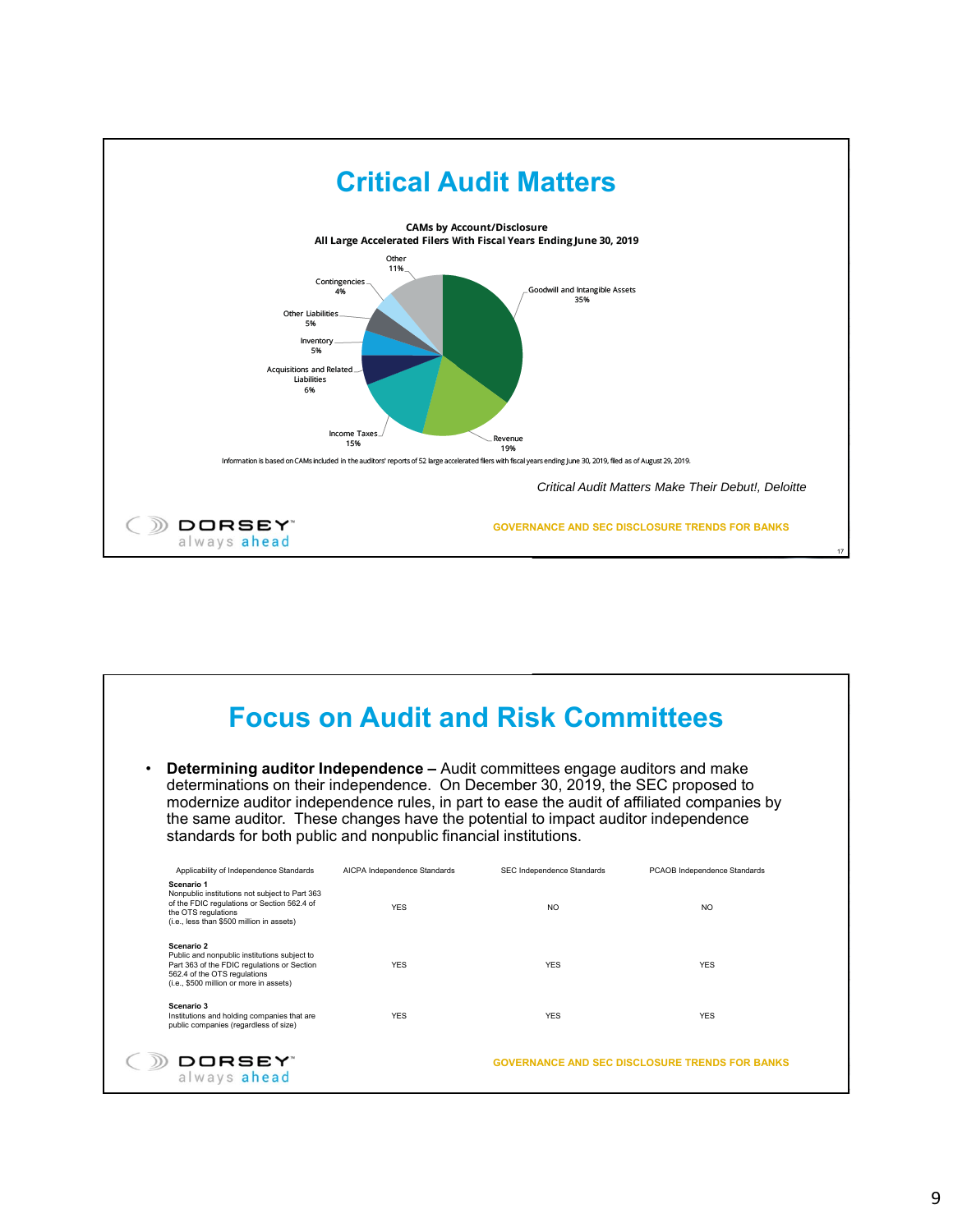

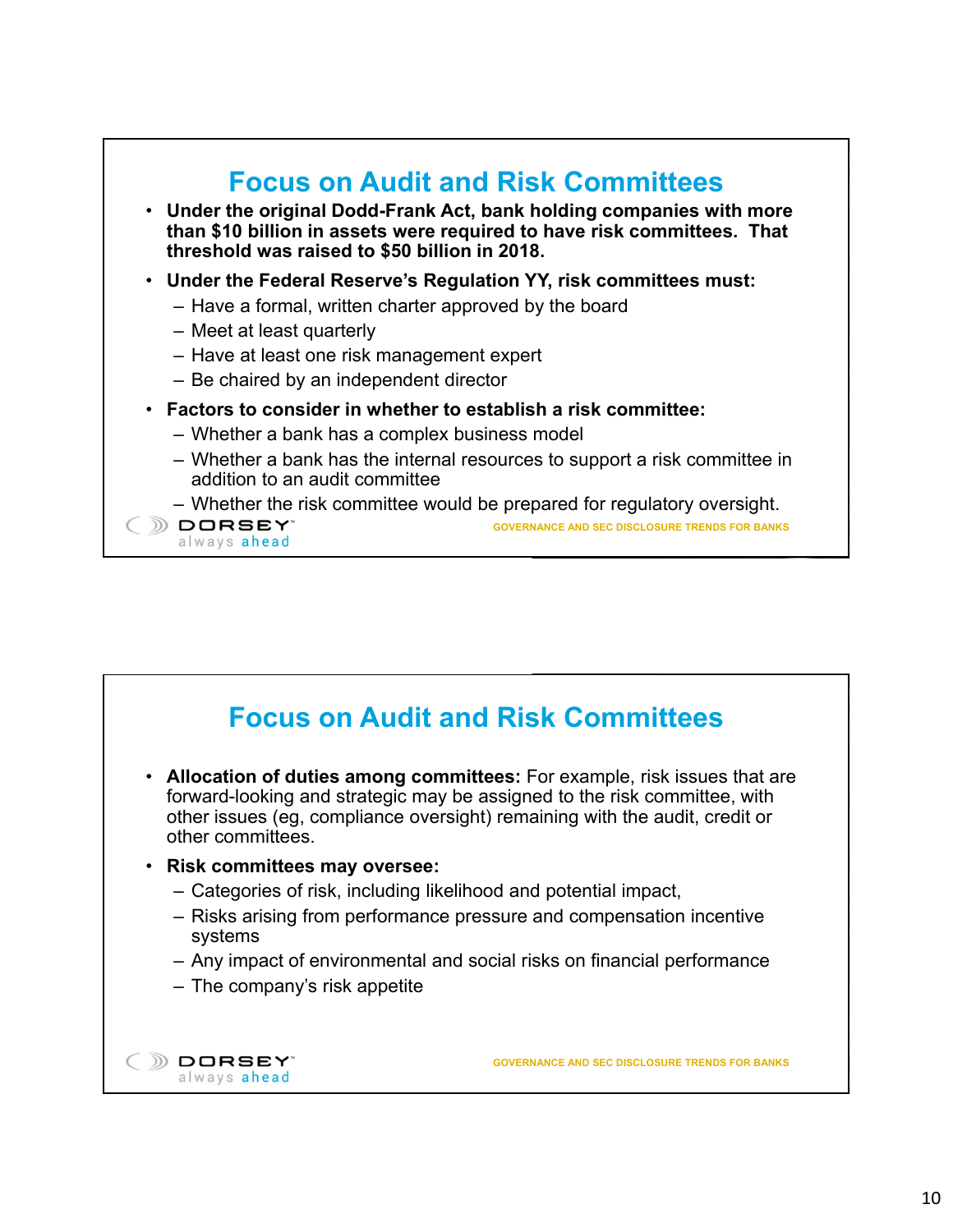## **Focus on Compensation Committees Background** Banks that received government assistance under TARP are prohibited from: • paying bonuses, awarding stock options, and • paying severance to their senior executives. They must: limit restricted stock awards to no more than one-third of total compensation, adopt clawback provisions, and • conduct compensation risk reviews twice a year. All financial institutions are required to evaluate incentive compensation and related risk management, controls and governance processes, and to address deficiencies or processes inconsistent with safety and soundness. DORSEY® **GOVERNANCE AND SEC DISCLOSURE TRENDS FOR BANKS** always ahead

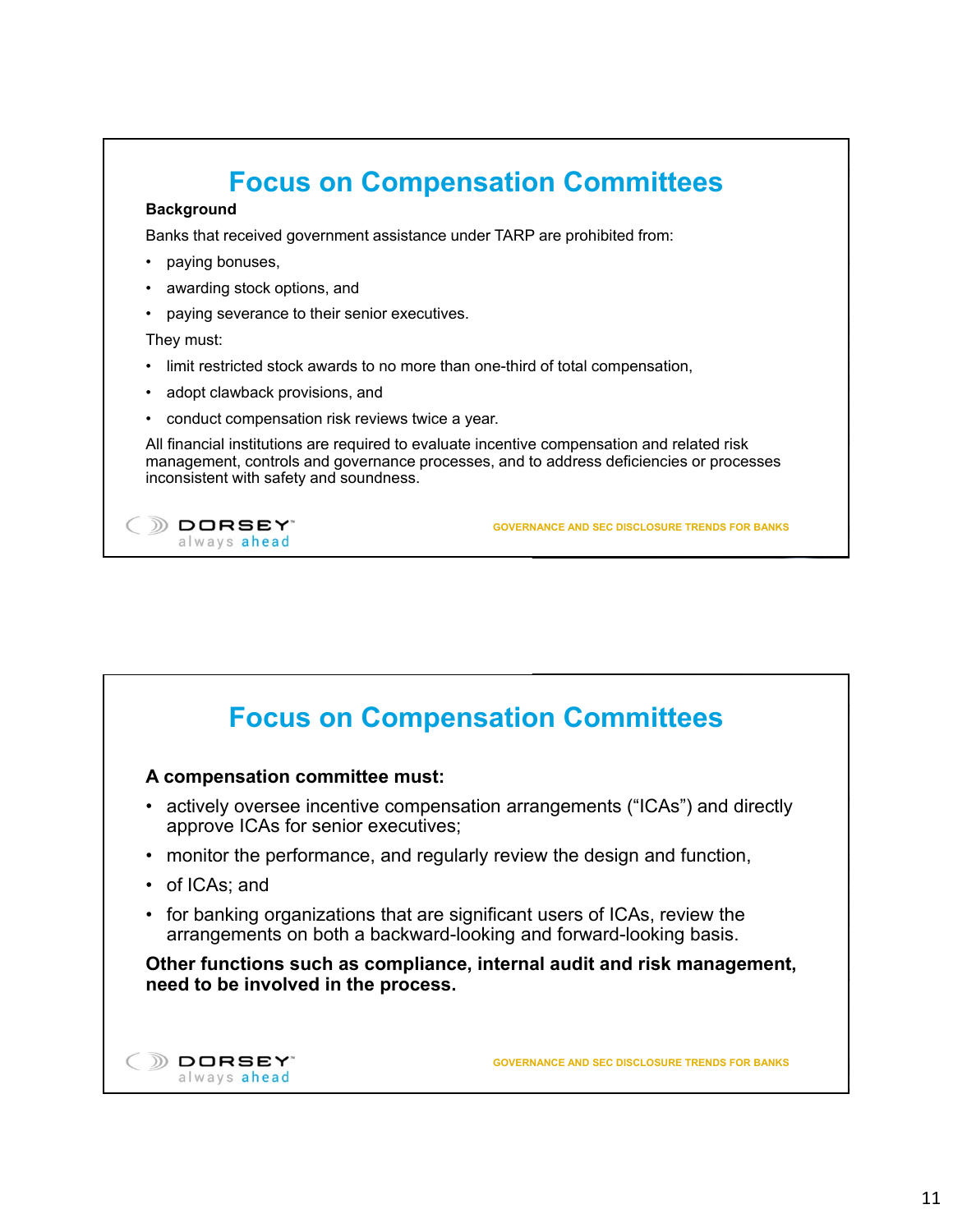## **Focus on Compensation Committees These requirements have prompted banks to consider compensation design changes to moderate incentive payouts and risk, while still emphasizing pay for performance:** • Increasing base salary to offset decreases in variable pay • Lower opportunity targets and lower caps on incentive pay • Deferral of a portion of incentive payout • Clawback provisions to recoup incentives in the event of misconduct, fraud or intentional misrepresentation • Diversification of incentive metrics • Longer vesting periods for equity awards • Stock ownership guidelines for officers **Many of these design changes, and specific thresholds, are influenced by proposed rulemaking for Section 956 of the Dodd-Frank Act.** DORSEY **GOVERNANCE AND SEC DISCLOSURE TRENDS FOR BANKS** always ahead

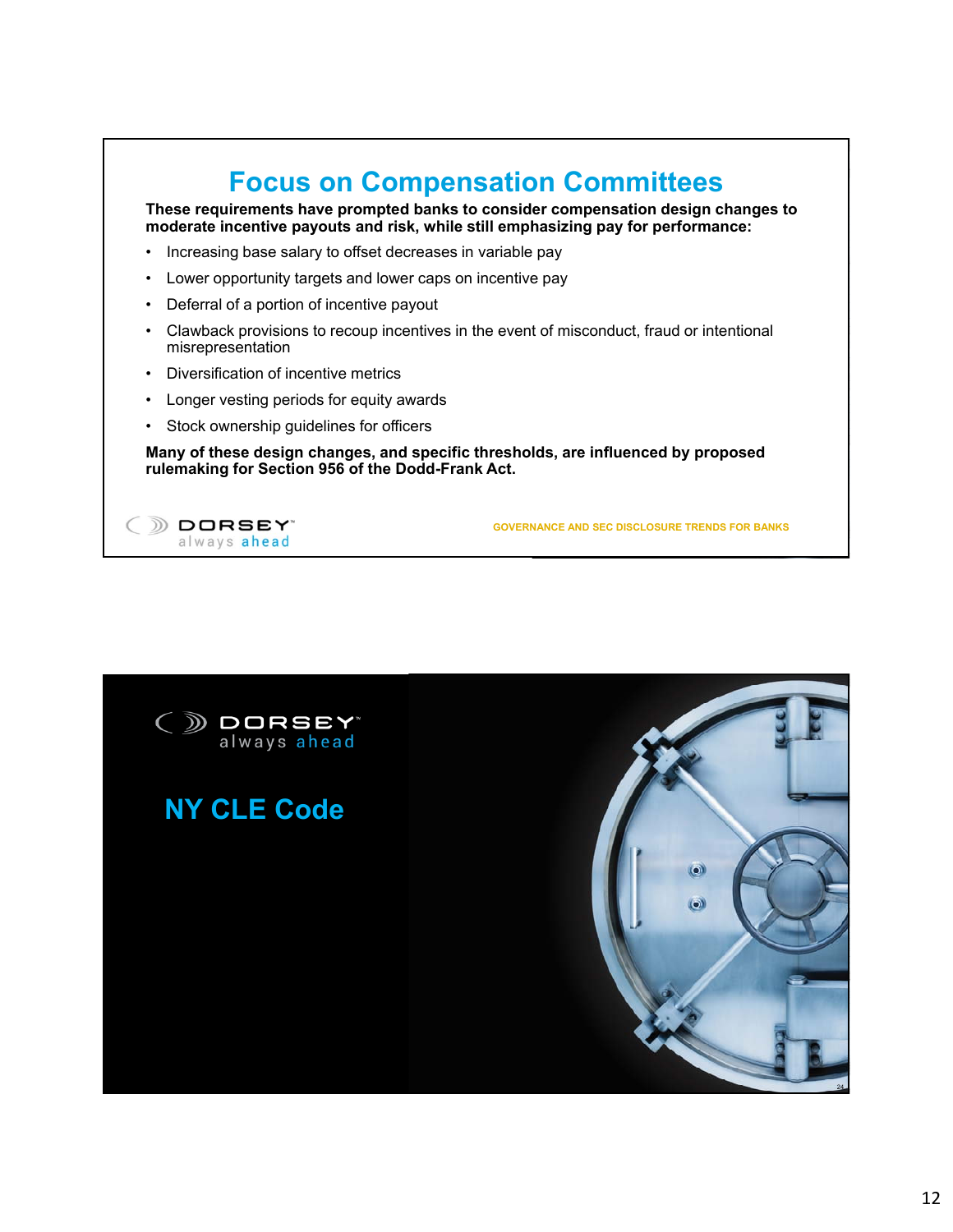

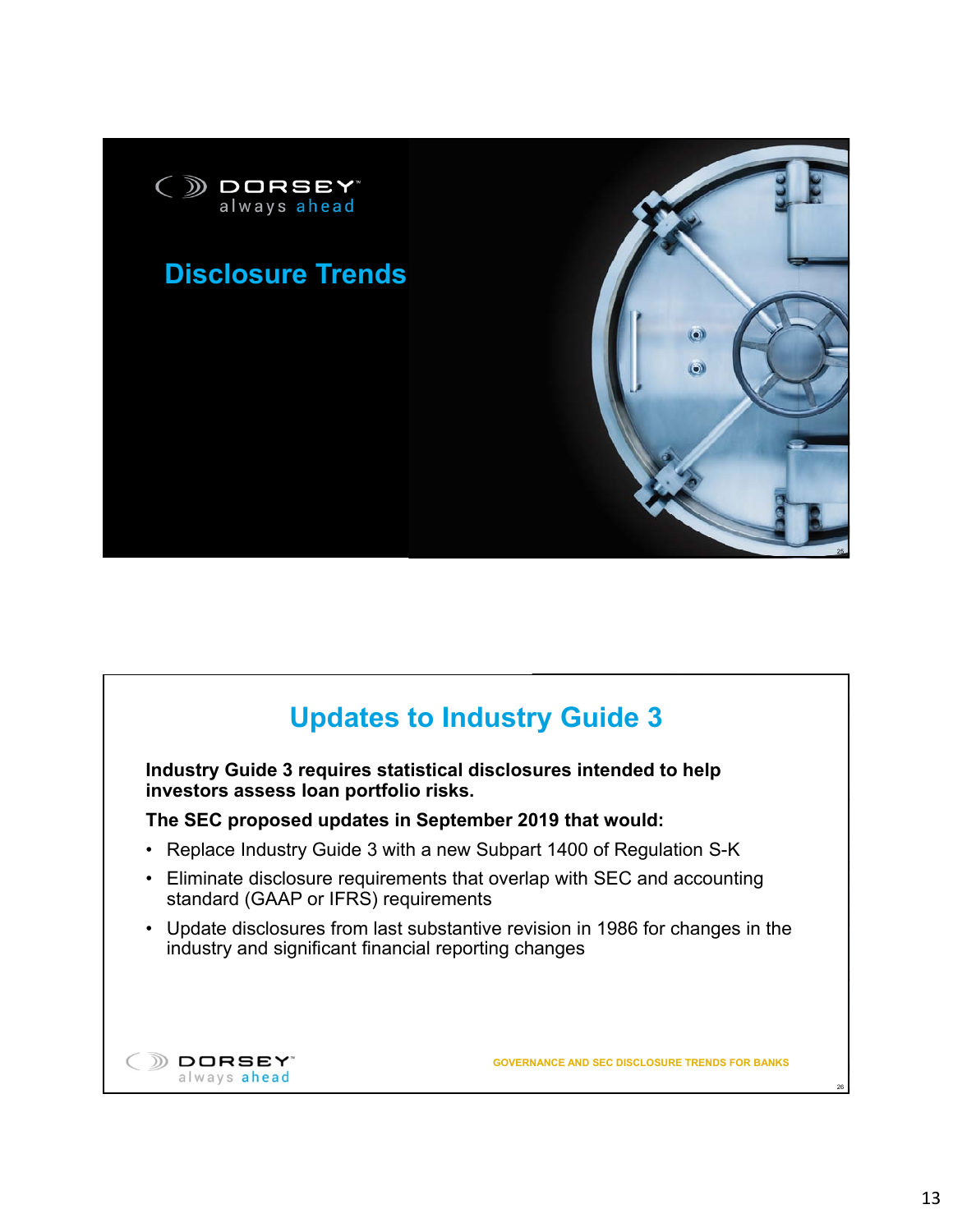

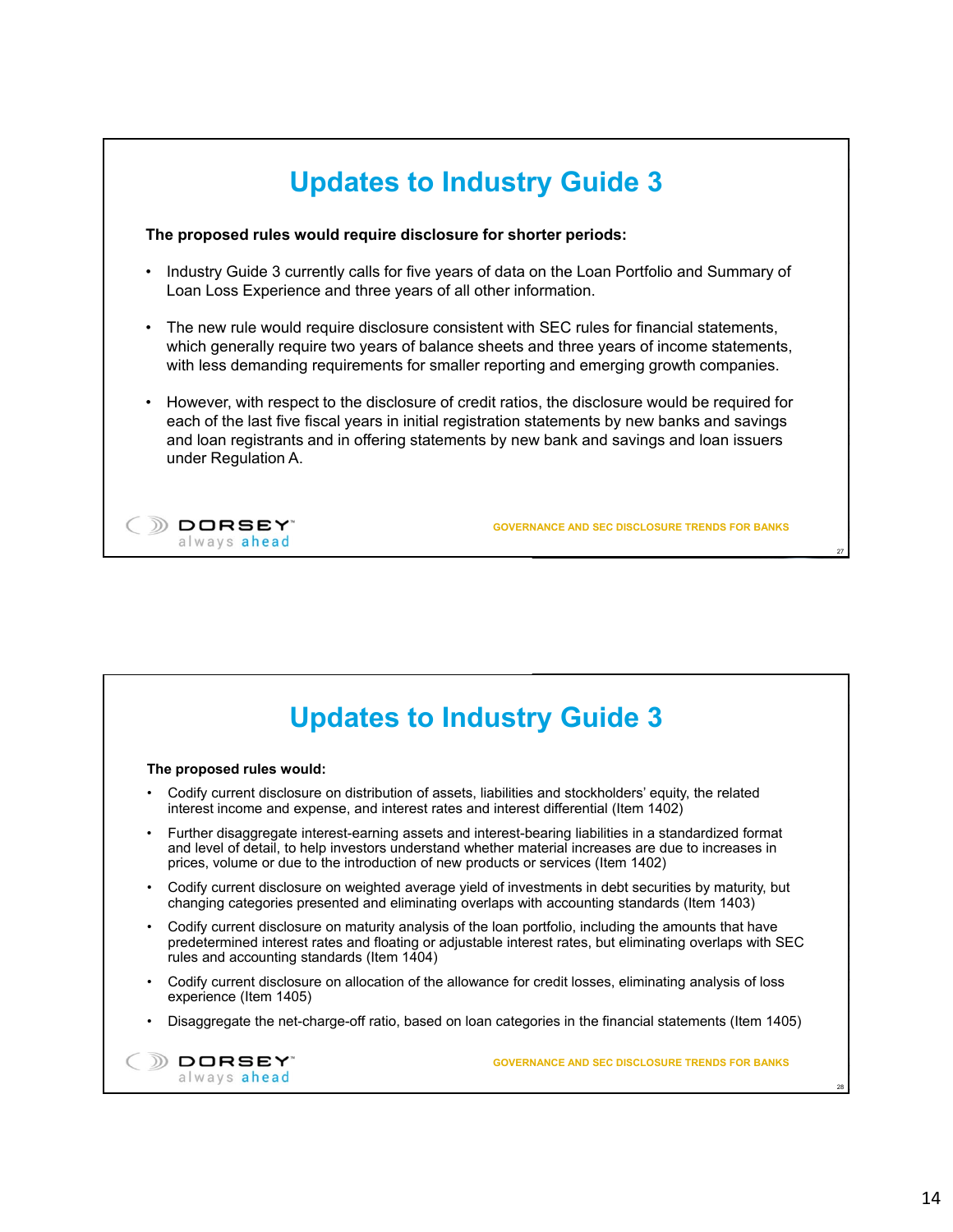

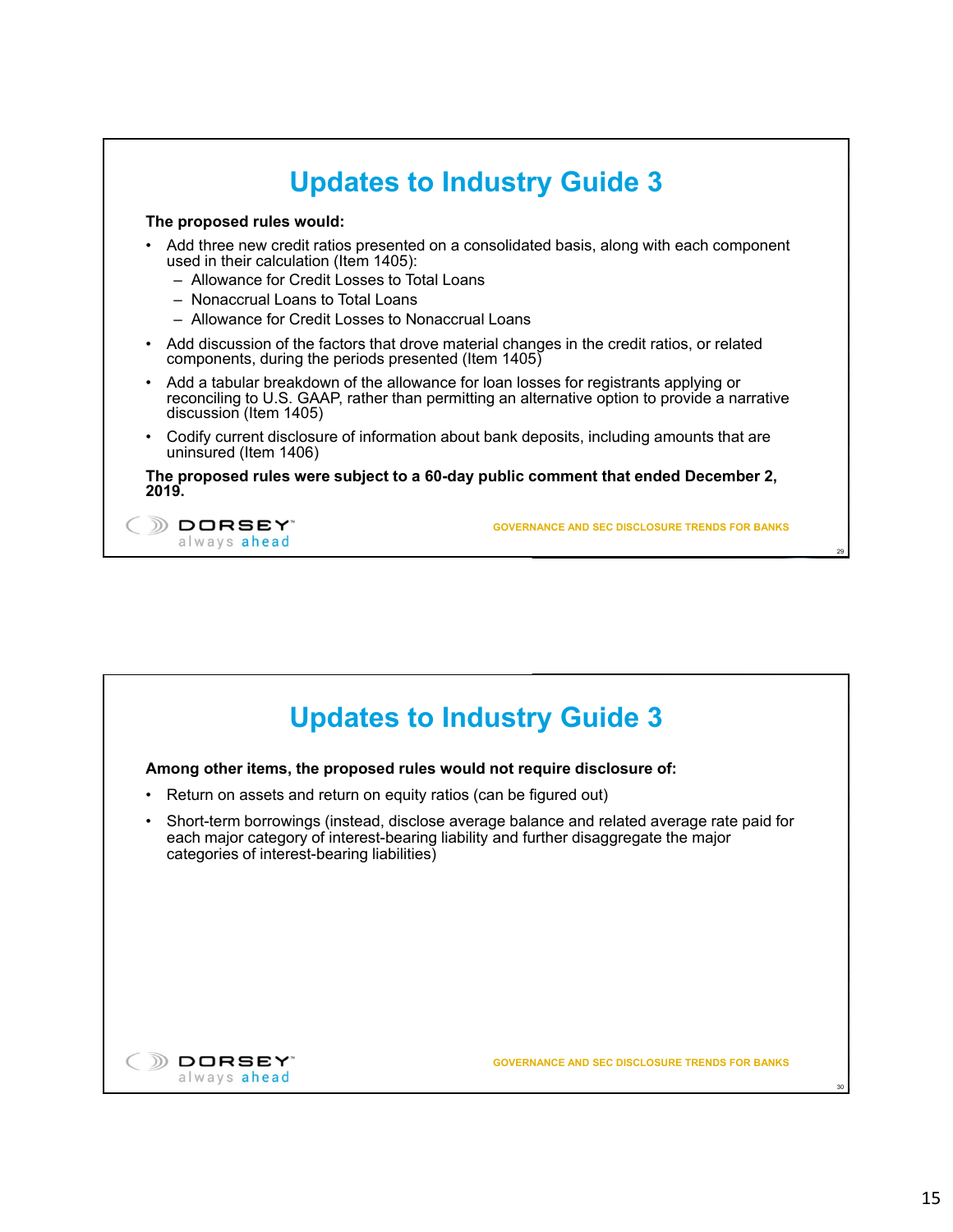

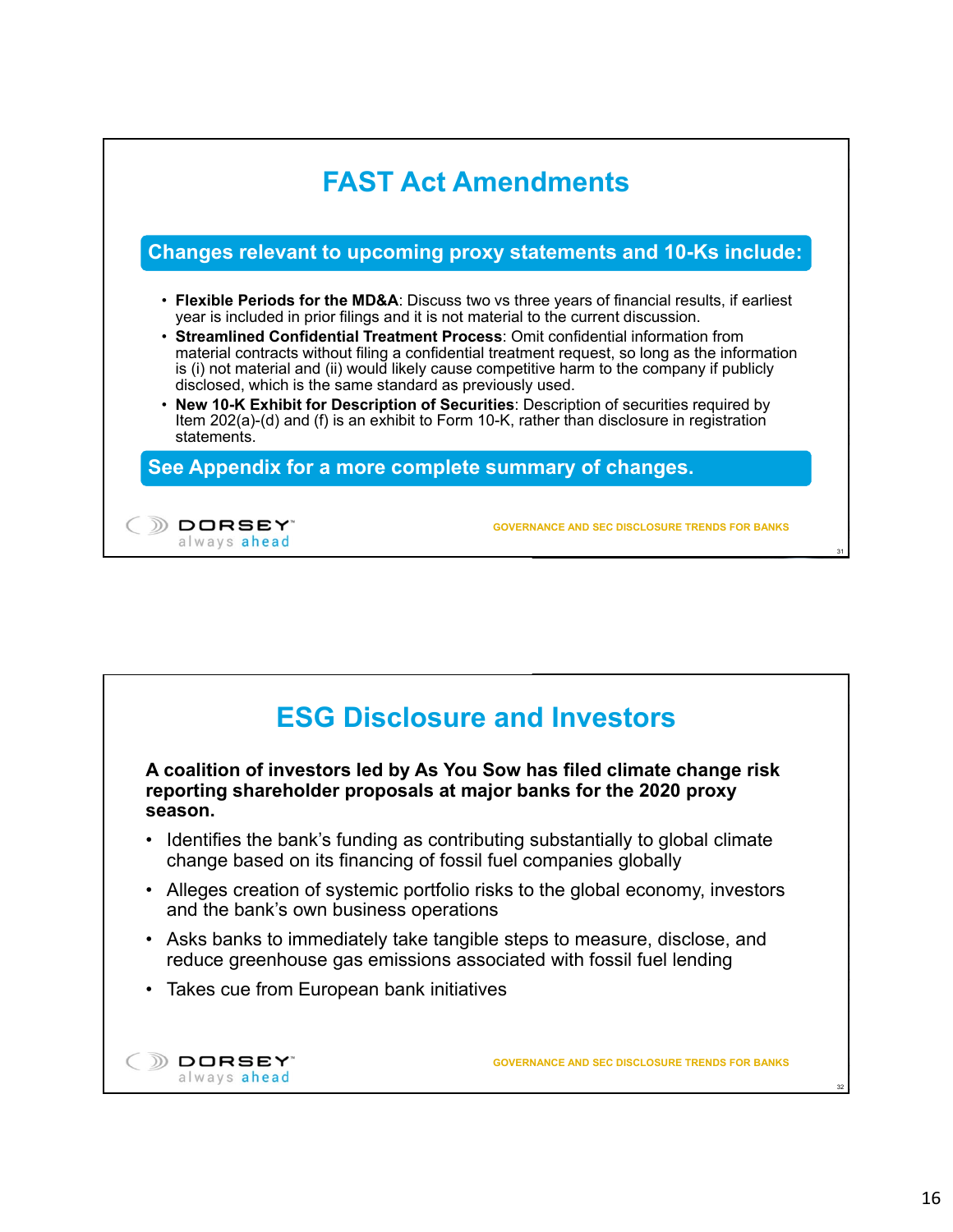

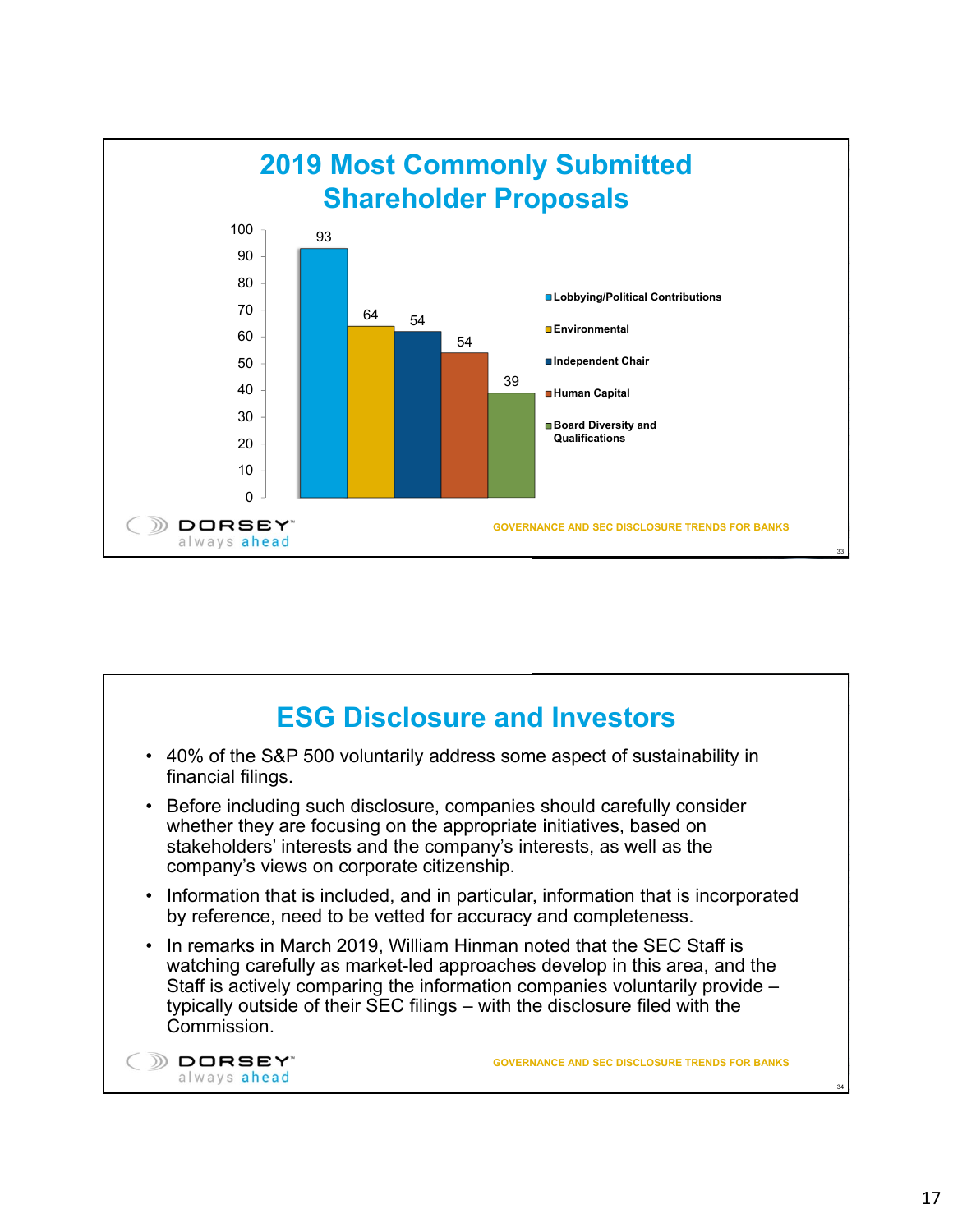|           | Among the S&P 250, investor interest also continues to drive governance disclosure:                                                                                                                                       |
|-----------|---------------------------------------------------------------------------------------------------------------------------------------------------------------------------------------------------------------------------|
| $\bullet$ | 65% of companies include a graphic to show board tenure diversity, up from 49% in 2018                                                                                                                                    |
| $\bullet$ | 34% of companies use a graphic to show board age diversity, up from 20% in 2018                                                                                                                                           |
| $\bullet$ | Inclusion of a board skills matrix increased - with 38% of companies including an<br>individualized skills matrix and 39% including an aggregated skills matrix                                                           |
| $\bullet$ | 39% of companies include a substantive letter from the Chairman and/or CEO                                                                                                                                                |
| $\bullet$ | 22% of companies include a graphic illustrating the board evaluation process, up from 16%<br>in 2018– examples of this sort of graphic can be found in the 2019 proxy statements from<br>Morgan Stanley and Goldman Sachs |
| $\bullet$ | 16% of companies include a graphic about shareholder engagement                                                                                                                                                           |
|           | Labrador's Proxy Statement Disclosure Trends and Analysis, December 2019                                                                                                                                                  |
|           |                                                                                                                                                                                                                           |
|           | JRSEY"<br><b>GOVERNANCE AND SEC DISCLOSURE TRENDS FOR BANKS</b>                                                                                                                                                           |

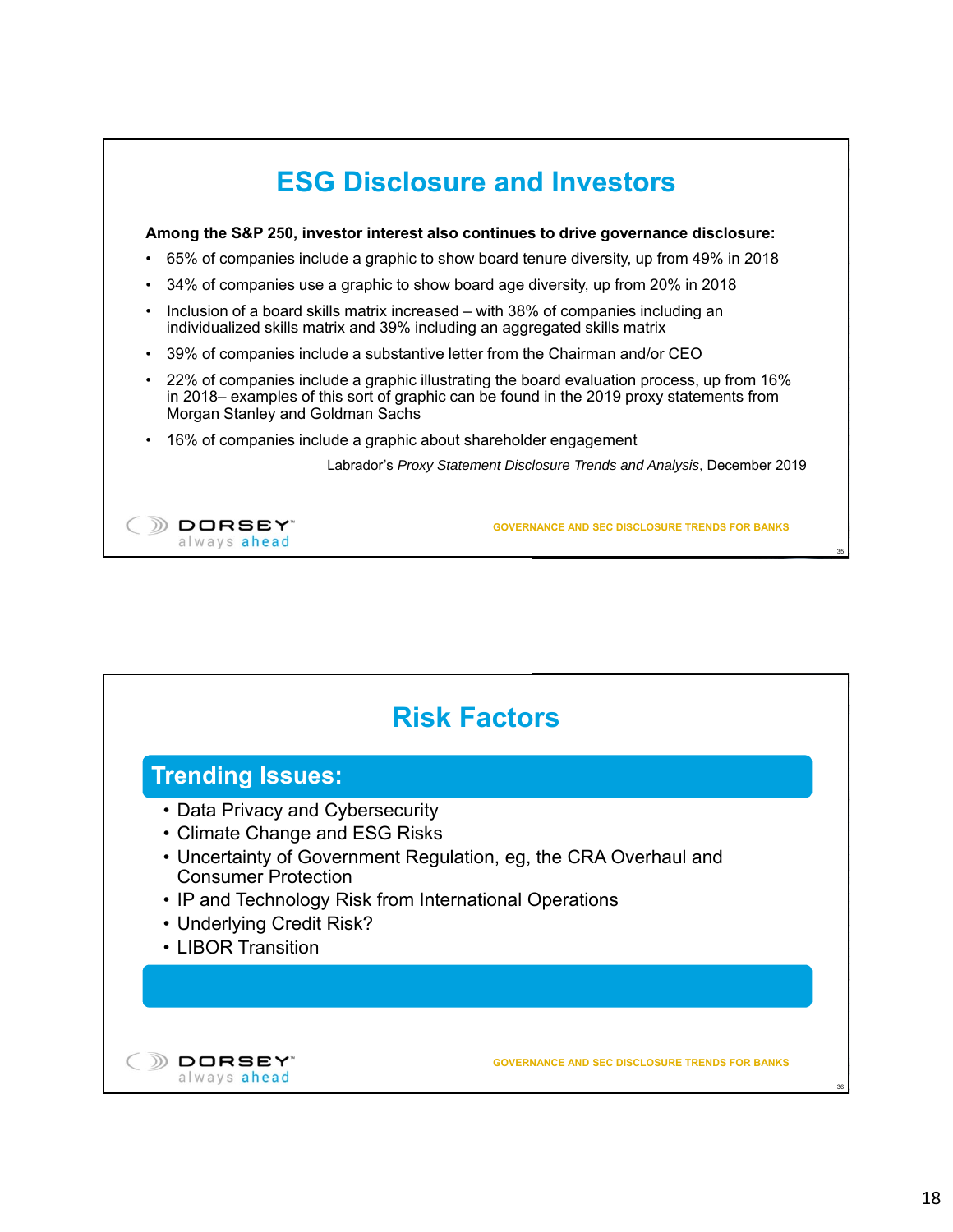|                                                                                                                    | <b>LIBOR Transition</b>                                                                                                                                                                     |
|--------------------------------------------------------------------------------------------------------------------|---------------------------------------------------------------------------------------------------------------------------------------------------------------------------------------------|
| derivatives; \$1.3 trillion in variable rate commercial and consumer loans, including home<br>a spread from LIBOR. | The transition away from LIBOR at the end of 2021 is expected to impact: \$199 trillion of<br>mortgages, student loans, credit card and auto loans; syndicated loans; and deposits based on |
| <b>Alternatives to LIBOR:</b>                                                                                      |                                                                                                                                                                                             |
| Secured Overnight Financing Rate (SOFR), which is primarily for dollar-denominated<br>derivative products          |                                                                                                                                                                                             |
| unsecured market                                                                                                   | Ameribor, which reflects borrowing costs of more than 100 US small- and mid-sized banks<br>using a 30-day rolling average of the weighted average daily volume in the AFX overnight         |
| on the needs and circumstances of each institution.                                                                | The FDIC believes that the use of a particular reference rate is a business decision based                                                                                                  |
|                                                                                                                    | FDIC Supervisory Insights, Winter 2018                                                                                                                                                      |
|                                                                                                                    |                                                                                                                                                                                             |
| DRSEY"<br>always ahead                                                                                             | <b>GOVERNANCE AND SEC DISCLOSURE TRENDS FOR BANKS</b><br>37                                                                                                                                 |

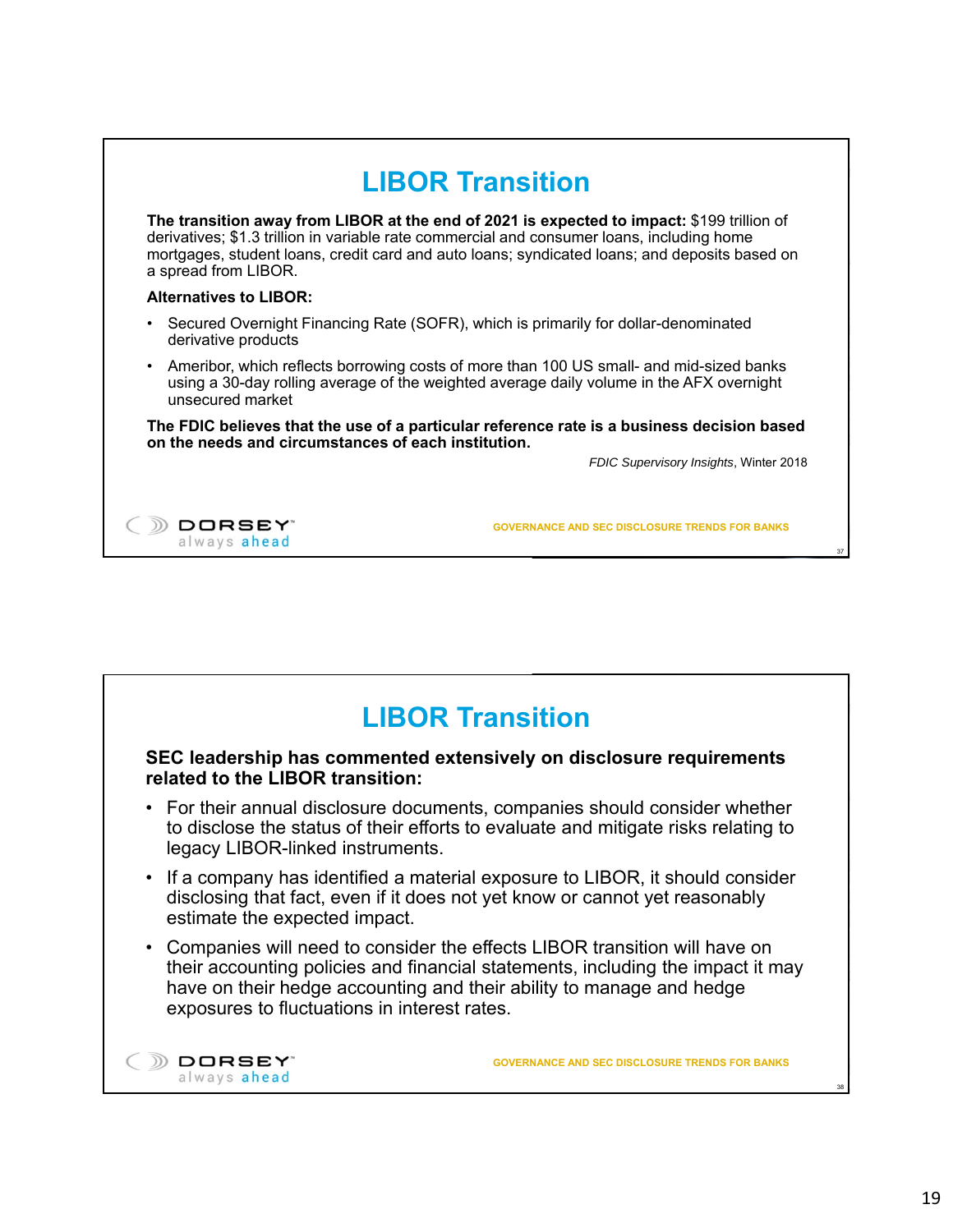

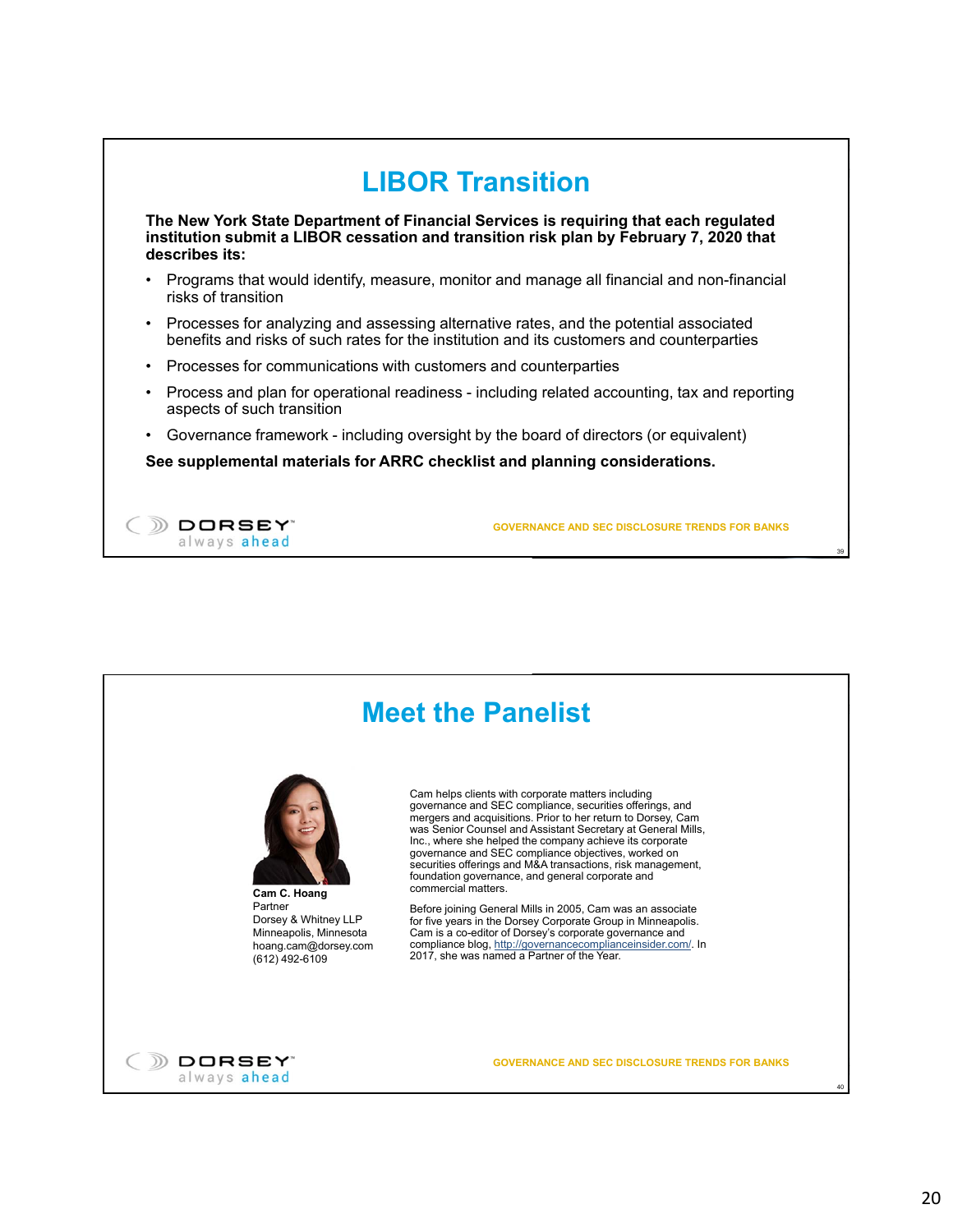| <b>Rules/Forms Amended</b><br><b>Cover Pages of Periodic and Current Reports</b>                                     |           | <b>Nature of Amendment</b>                                                                                                                                                                                                                           |
|----------------------------------------------------------------------------------------------------------------------|-----------|------------------------------------------------------------------------------------------------------------------------------------------------------------------------------------------------------------------------------------------------------|
| Form 10-K, 10-Q, 8-K, 20-F and 40-F;<br>Rule 11 and 406 of Regulation S-T; and<br>Item 601(b)(104) of Regulation S-K |           | Adds disclosure of the national exchange or principal U.S. market<br>for the company's securities, the trading symbol and title of each<br>class of securities.                                                                                      |
|                                                                                                                      | $\bullet$ | Tags all cover page data in Inline XBRL.                                                                                                                                                                                                             |
|                                                                                                                      |           | Eliminates checkbox on the cover page of Form 10-K where the<br>company indicates that there is no disclosure of delinquent Section<br>16 filers.                                                                                                    |
|                                                                                                                      |           | Incorporation by Reference and Cross-Referencing in Reports and Registration Statements                                                                                                                                                              |
| Exchange Act Item 10(d)                                                                                              |           | Removes general prohibition on incorporation by reference of<br>documents filed more than five years ago.                                                                                                                                            |
| Securities Act Rule 411(b)(4); Exchange<br>Act Rules 12b-23(a)(3) and 12b-32; Item                                   | ı.        | Requires hyperlinks to EDGAR documents incorporated by<br>reference, instead of attaching them as exhibits.                                                                                                                                          |
| 601(b)(13) of Regulation S-K; and                                                                                    |           |                                                                                                                                                                                                                                                      |
| Regulation S-T Rules 102 and 105                                                                                     | $\bullet$ | Amendments are not required solely to correct an inaccurate<br>hyperlink, unless that hyperlink was included in a pre-effective<br>registration statement. However, the location of the information<br>incorporated by reference should be included. |
| Securities Act Rule 411; Exchange Act<br>Rule 12b-23; and Forms S-1, S-3, S-11<br>and F-1                            |           | Prohibits incorporation by reference of financial statements from<br>other filings or cross-referencing from other parts of a filing into<br>financial statements, except as otherwise specifically permitted by                                     |

| <b>Rules/Forms Amended</b>                            | <b>Appendix: FAST Act Amendments</b><br><b>Nature of Amendment</b>                                                                                                                                                                                                                                                                                                                                                                                                                                                                                                                                                                                                                                                                                                                                                                         |
|-------------------------------------------------------|--------------------------------------------------------------------------------------------------------------------------------------------------------------------------------------------------------------------------------------------------------------------------------------------------------------------------------------------------------------------------------------------------------------------------------------------------------------------------------------------------------------------------------------------------------------------------------------------------------------------------------------------------------------------------------------------------------------------------------------------------------------------------------------------------------------------------------------------|
| MD&A<br>Item 303 of Regulation S-K and Form<br>$20-F$ | Increases flexibility in discussing two vs three years of financial<br>results in the MD&A, allowing companies to exclude the earliest of<br>the three years if the MD&A from any prior EDGAR filing includes a<br>discussion of that year.<br>Materiality, as always, remains the primary consideration.<br>While Instruction 1 of Item 303 will now eliminate the reference to<br>trends in five-year selected financial data, the materiality analysis<br>remains the same.<br>While Instruction 1 of Item 303 will now clarify that companies may<br>$\bullet$<br>use any basis of presentation, the SEC anticipates that many<br>companies will continue to provide year-to-year comparisons.<br>Companies eliminating the earliest year must identify the location in<br>the prior filing where the omitted discussion may be found. |
| <b>Risk Factors</b>                                   |                                                                                                                                                                                                                                                                                                                                                                                                                                                                                                                                                                                                                                                                                                                                                                                                                                            |
| Item 105 and 503(c) of Regulation S-K                 | Relocates Item 503(c) to a new Item 105, recognizing that risk<br>$\bullet$<br>factors are business-related and not just offering-related.                                                                                                                                                                                                                                                                                                                                                                                                                                                                                                                                                                                                                                                                                                 |
|                                                       | Eliminates specific examples of risk factors.                                                                                                                                                                                                                                                                                                                                                                                                                                                                                                                                                                                                                                                                                                                                                                                              |
| DORSEY"<br>always ahead                               | <b>GOVERNANCE AND SEC DISCLOSURE TRENDS FOR BANKS</b>                                                                                                                                                                                                                                                                                                                                                                                                                                                                                                                                                                                                                                                                                                                                                                                      |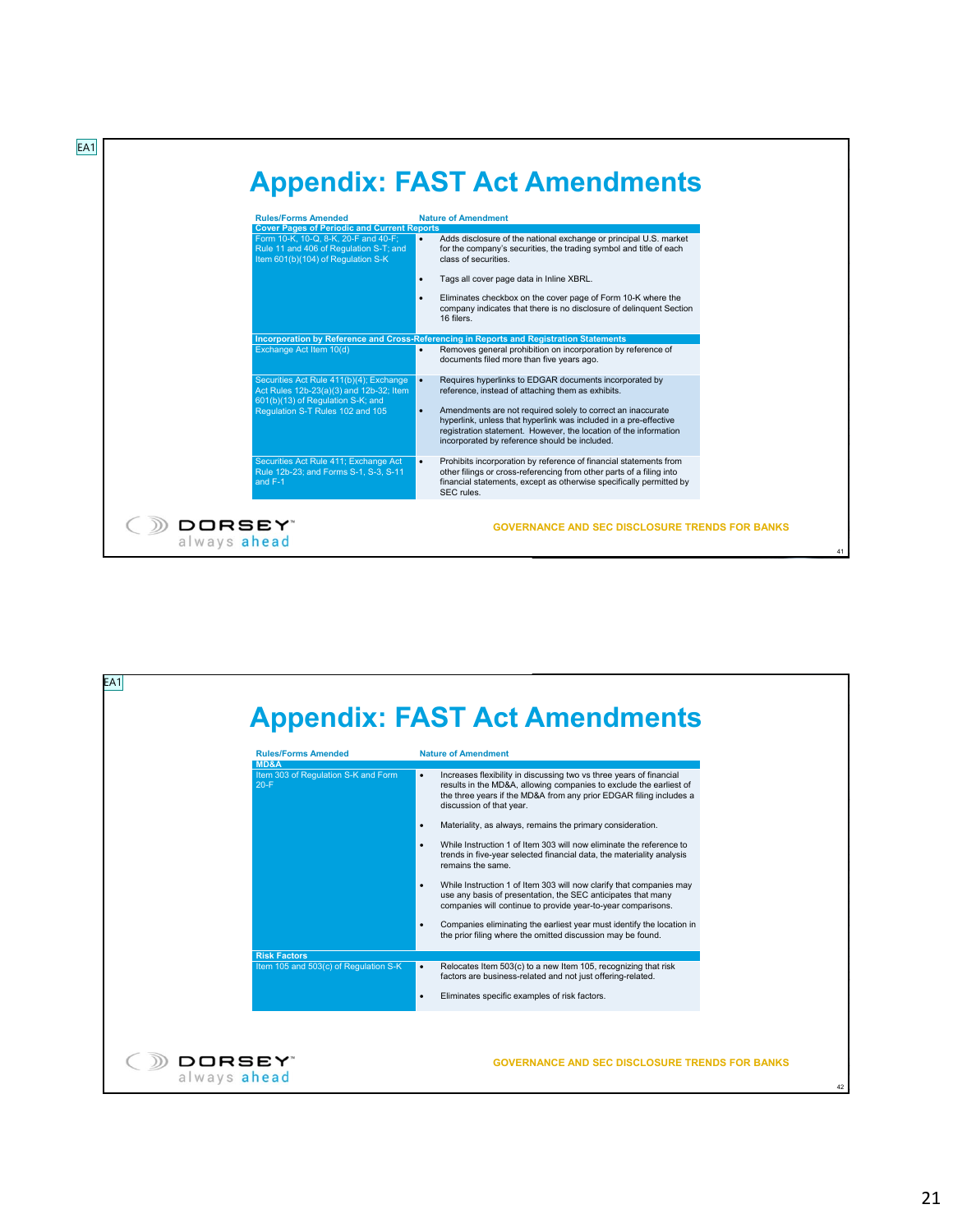| <b>Rules/Forms Amended</b><br><b>Description of Properties</b>                                               | <b>Nature of Amendment</b>                                                                                                                                                                                                                                                                                                                                                                                                                                                                                                                                                                                                                                                                                                                                                                |  |
|--------------------------------------------------------------------------------------------------------------|-------------------------------------------------------------------------------------------------------------------------------------------------------------------------------------------------------------------------------------------------------------------------------------------------------------------------------------------------------------------------------------------------------------------------------------------------------------------------------------------------------------------------------------------------------------------------------------------------------------------------------------------------------------------------------------------------------------------------------------------------------------------------------------------|--|
| Item 102 or Regulation S-K                                                                                   | Clarifies that disclosure need only be provided about a physical<br>$\bullet$<br>property to the extent that it is material to the company.                                                                                                                                                                                                                                                                                                                                                                                                                                                                                                                                                                                                                                               |  |
| <b>Governance Provisions</b><br>Items 401, 405 and 407 of Regulation S-<br>K; and Exchange Act Rule 16a-3(e) | Changes caption from "Executive Officers of the Registrant" to "<br>$\bullet$<br>Information About Our Executive Officers."<br>Changes caption from "Section 16(a) Beneficial Ownership<br>$\bullet$<br>Reporting Compliance" to "Delinquent Section 16(a) Reports" and<br>eliminate requirement that officers provide copies of Section 16<br>reports; allows exclusion of this caption if there are no delinquent<br>reports to disclose.<br>Updates audit committee report reference, from "matters required<br>by AU section 380, Communication with Audit Committees" to refer<br>more broadly to "the applicable requirements of the Public<br>Company Accounting Oversight Board ("PCAOB") and the<br>Commission."<br>Exempts EGCs from compensation committee report requirement. |  |
| DORSEY"<br>always ahead                                                                                      | <b>GOVERNANCE AND SEC DISCLOSURE TRENDS FOR BANKS</b>                                                                                                                                                                                                                                                                                                                                                                                                                                                                                                                                                                                                                                                                                                                                     |  |

| EA1                                                        | <b>Appendix: FAST Act Amendments</b>                                                                                                                                                                                                                                                                                                                                                                                                                                                                                                                                                                                                                                                                                                                                                                                                                                                       |
|------------------------------------------------------------|--------------------------------------------------------------------------------------------------------------------------------------------------------------------------------------------------------------------------------------------------------------------------------------------------------------------------------------------------------------------------------------------------------------------------------------------------------------------------------------------------------------------------------------------------------------------------------------------------------------------------------------------------------------------------------------------------------------------------------------------------------------------------------------------------------------------------------------------------------------------------------------------|
| <b>Rules/Forms Amended</b><br><b>Prospectus Cover Page</b> | <b>Nature of Amendment</b>                                                                                                                                                                                                                                                                                                                                                                                                                                                                                                                                                                                                                                                                                                                                                                                                                                                                 |
| Item 501 of Regulation S-K                                 | Explicitly allows companies to include a clear statement on the<br>cover page, when applicable, that the offering price will be<br>determined by a particular method or formula that is more fully<br>explained in the prospectus, instead of on the cover page.<br>Discloses on the cover page the principal United States market or<br>$\bullet$<br>markets for the securities being offered (even if they are not<br>national securities exchanges) and the corresponding trading<br>symbols; OTC markets are not required to be disclosed.<br>Shortens the "subject to completion" legend required under Item<br>501(b)(10) for preliminary prospectuses, by permitting companies<br>to delete, as appropriate, the statement that the prospectus is not<br>an offer to sell or a solicitation of an offer to buy securities in any<br>state where the offer or sale is not permitted. |
| <b>Prospectus Plan of Distribution</b>                     |                                                                                                                                                                                                                                                                                                                                                                                                                                                                                                                                                                                                                                                                                                                                                                                                                                                                                            |
| Item 508 of Regulation S-K                                 | Adds definition of "sub-underwriter."                                                                                                                                                                                                                                                                                                                                                                                                                                                                                                                                                                                                                                                                                                                                                                                                                                                      |
| <b>Undertakings in Registration Statements</b>             |                                                                                                                                                                                                                                                                                                                                                                                                                                                                                                                                                                                                                                                                                                                                                                                                                                                                                            |
| Item 512 of Regulation S-K                                 | Eliminates undertakings in paragraphs 512(c), (d), (e) and (f), as<br>unnecessary or duplicative.                                                                                                                                                                                                                                                                                                                                                                                                                                                                                                                                                                                                                                                                                                                                                                                          |
| DORSEY"<br>always ahead                                    | <b>GOVERNANCE AND SEC DISCLOSURE TRENDS FOR BANKS</b>                                                                                                                                                                                                                                                                                                                                                                                                                                                                                                                                                                                                                                                                                                                                                                                                                                      |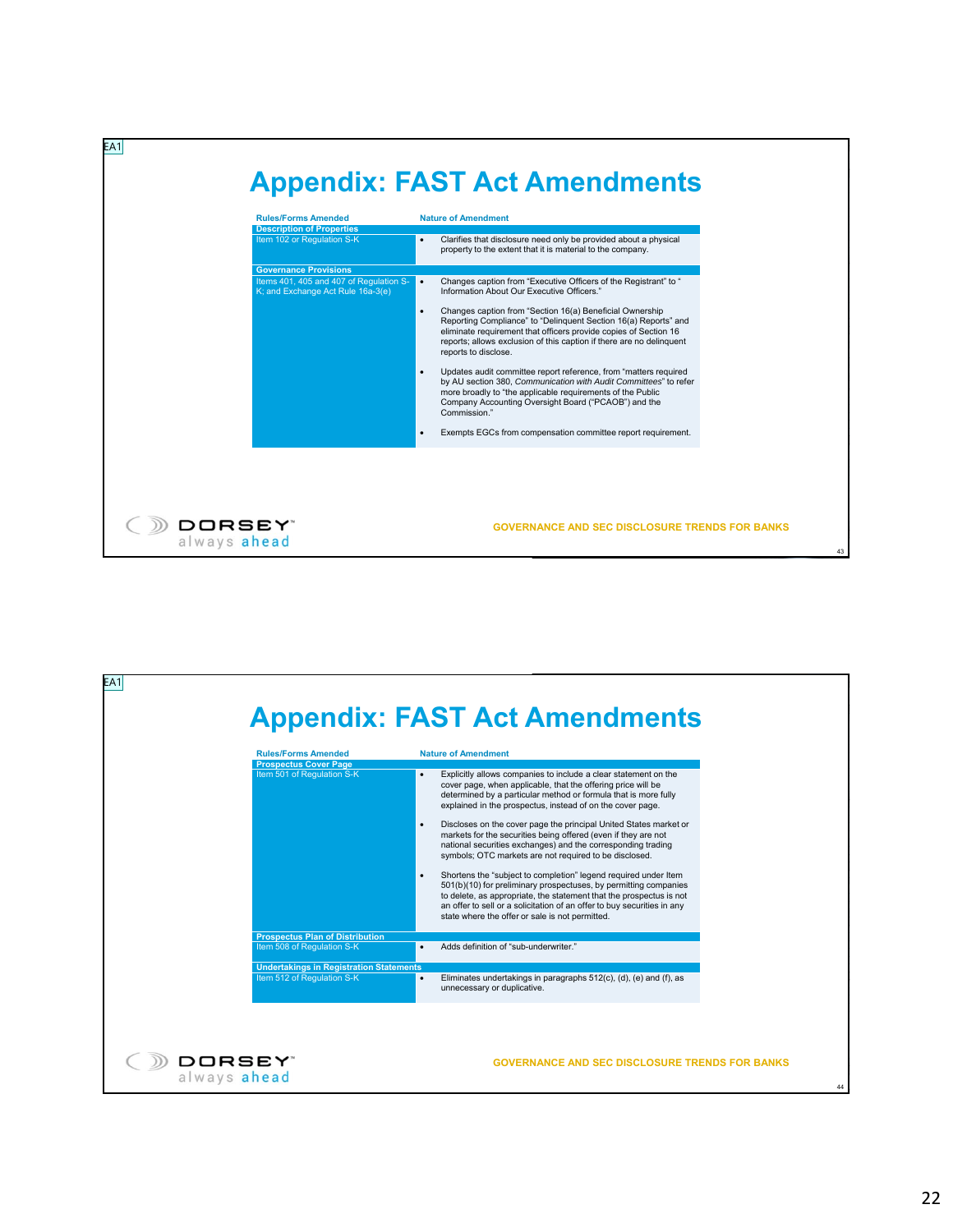